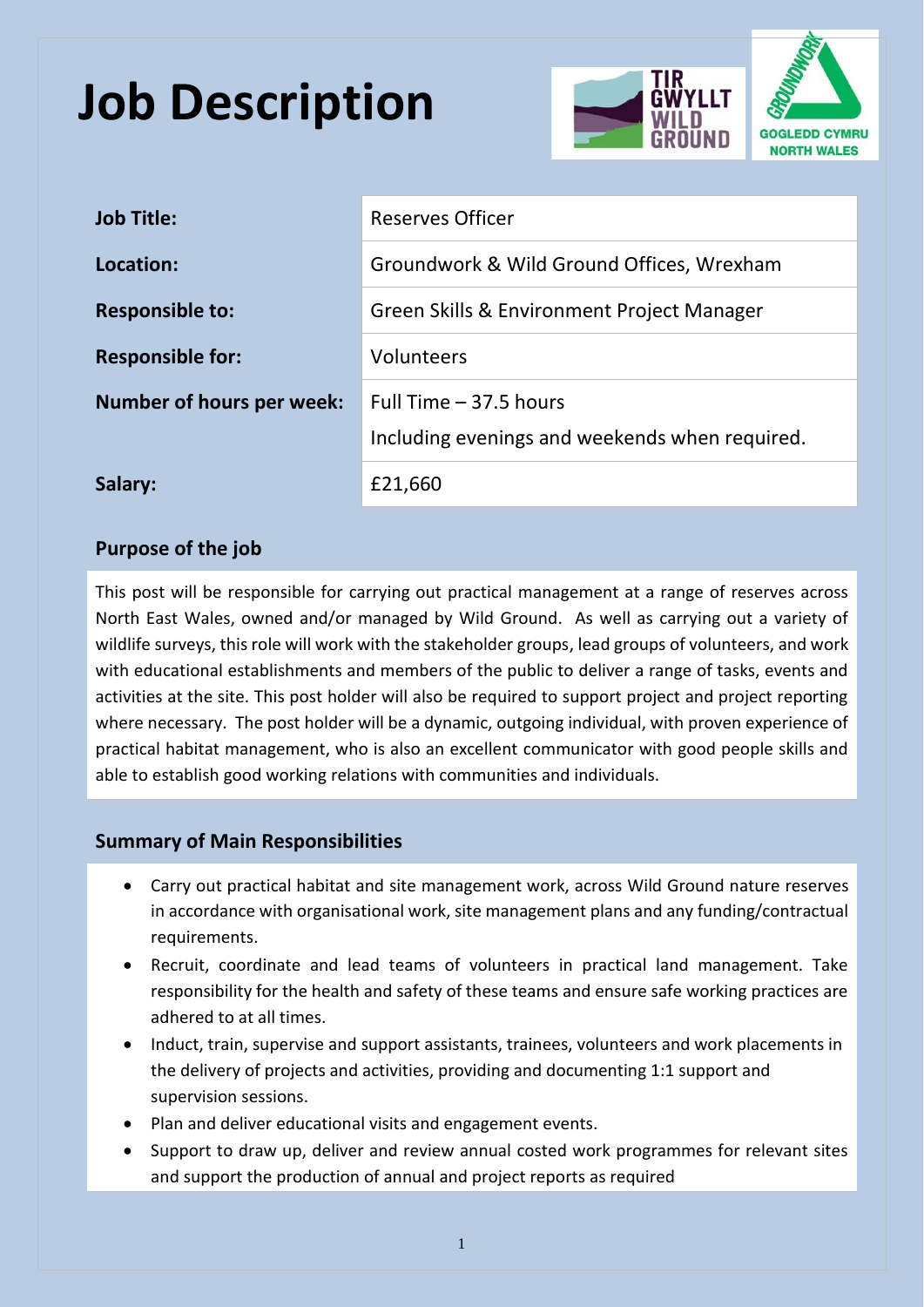- Represent Wild Ground at external meetings and produce reports for meetings as required.
- Support in relation to licensing requirements for sites and required habitats works.
- Work with local communities to make connections and engage them in the management of their local reserves.
- Plan and participate in annual great crested newt surveys. This involves working some unsociable hours during the survey season.
- Carry out wildlife recording, and species surveys and monitoring as required for site management and other purposes.
- Carry out regular habitat monitoring as required.
- Assist in the planning and delivery of training events.
- Carry out risk assessments and maintain records.
- Maintain reserve management equipment including tools and machinery.
- Liaise with relevant partners to secure external funding for collaborative on site projects and contribute effectively to the partnership delivery of such projects.
- Ensure compliance with legal obligations e.g. health and safety procedures, site rules (RVNR), protected species, Listed Buildings.
- Maintain accurate financial and timesheet records as required by internal and external bodies.
- Support and help deliver the aims and objectives of the Business Plan.
- Adhere to all Organisational policies, procedures and systems.
- Represent the Organisations in a professional manner and act at all times in a manner which will not damage its reputation.
- Please note that this list is not exhaustive and you may be required to perform any other duties reasonably associated with the role.

| <b>FEISUIL SPECIFICATION</b>                |                                                                                                                                                                                                                                                                                                                                                                                                                                                                                                                                                                                                                                                                                                                                                                                                                     |                                                                                                                                                                                                                                                                                                                                                                                                                                                                        |  |
|---------------------------------------------|---------------------------------------------------------------------------------------------------------------------------------------------------------------------------------------------------------------------------------------------------------------------------------------------------------------------------------------------------------------------------------------------------------------------------------------------------------------------------------------------------------------------------------------------------------------------------------------------------------------------------------------------------------------------------------------------------------------------------------------------------------------------------------------------------------------------|------------------------------------------------------------------------------------------------------------------------------------------------------------------------------------------------------------------------------------------------------------------------------------------------------------------------------------------------------------------------------------------------------------------------------------------------------------------------|--|
|                                             | <b>Essential</b>                                                                                                                                                                                                                                                                                                                                                                                                                                                                                                                                                                                                                                                                                                                                                                                                    | <b>Desirable</b>                                                                                                                                                                                                                                                                                                                                                                                                                                                       |  |
| <b>Knowledge &amp;</b><br><b>Experience</b> | Diploma/A Levels, NVQ Level 3 or equivalent<br>$\bullet$<br>qualifications and some practical experience<br>in a similar role.<br>Good experience in practical management<br>$\bullet$<br>of nature reserves or similar green spaces<br>Understand the principles of ecology and<br>$\bullet$<br>the practices of nature conservation.<br>A good general knowledge of British natural<br>history in particular great crested newts and<br>other UK amphibian species.<br>A working knowledge of and the ability to<br>$\bullet$<br>carry out, train and supervise others on a<br>wide range of practical environmental<br>improvement and conservation tasks.<br>Experience of carrying out wildlife surveys<br>٠<br>and monitoring.<br>Experience of working with volunteers and<br>$\bullet$<br>community groups. | <b>IOSH Working Safely</b><br>$\bullet$<br><b>Midas Certificate</b><br>$\bullet$<br>First Aid qualification<br>$\bullet$<br>Level 3 Award in Education<br>$\bullet$<br>and Training (or equivalent)<br><b>Experience of Amphibian</b><br>$\bullet$<br>Conservation work.<br>Practical reserve management<br>$\bullet$<br>qualifications e.g. chainsaw,<br>brush cutter, Tractor, ATV,<br>pesticides<br><b>Experience of delivering</b><br>$\bullet$<br>formal training |  |

## **Person Specification**